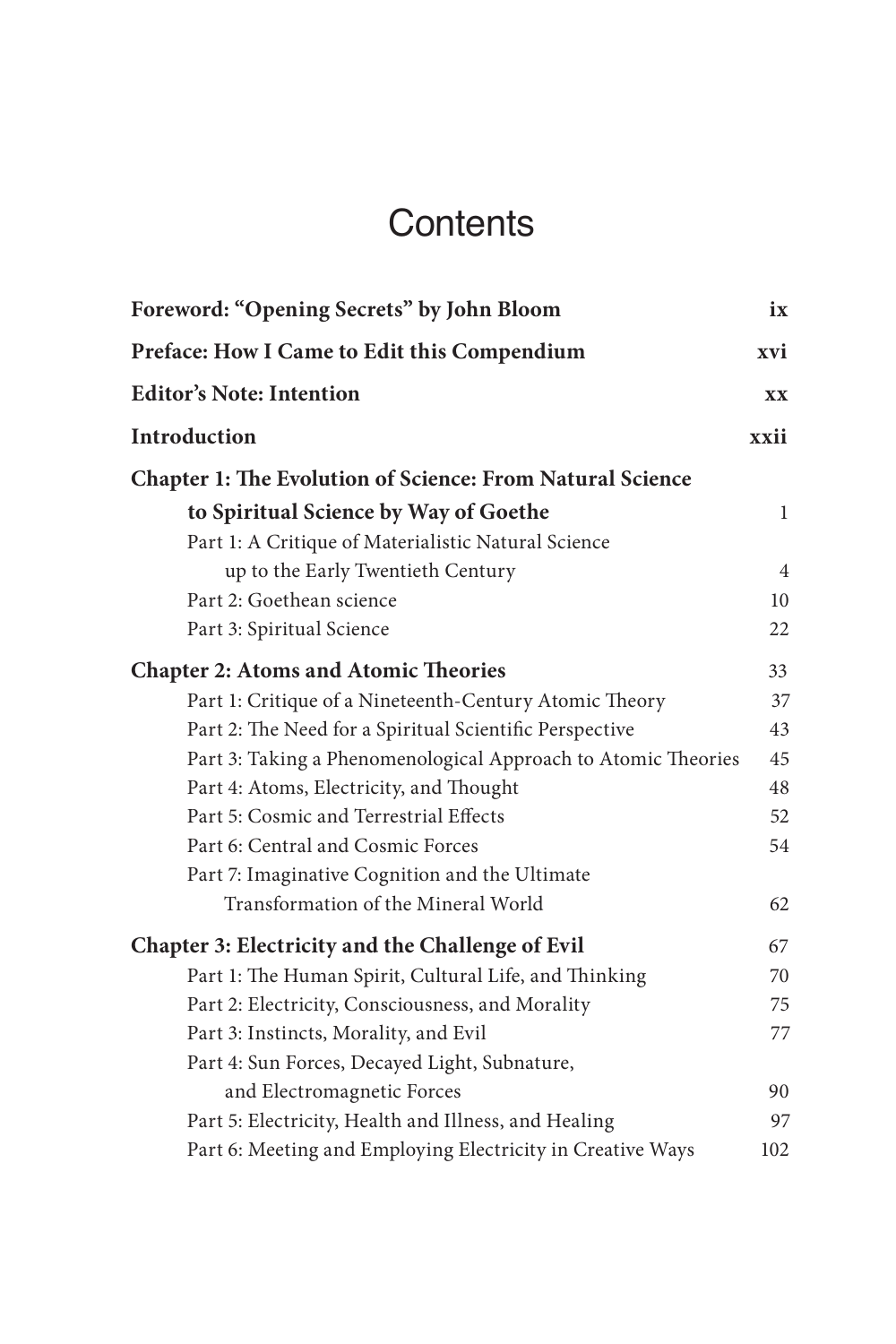| <b>Chapter 4: Early Twentieth-Century Technology</b>             | 105 |
|------------------------------------------------------------------|-----|
| Part 1: Harmonizing Technology and Machines                      |     |
| with the Human Spirit                                            | 108 |
| Part 2: Transportation: Cars, Trains, and Ships                  | 111 |
| Part 3: Communications: Typing and Typewriters,                  |     |
| Mechanical Stenography, and Wireless Telegraph;                  |     |
| Architecture as a New Cosmic Script                              | 116 |
| Part 4: Media: Newspapers And The Radio                          | 123 |
| Part 5: The Cinema (Movies), Slides, and Photographs             | 128 |
| Part 6: Gramophones and Calculators                              | 145 |
| Chapter 5: Keely, Strader, and the Development                   |     |
| of Etheric Technology                                            | 147 |
| Part 1: Aspects in the Evolution of Technology                   | 150 |
| Part 2: The Work of John Worrell Keely                           | 157 |
| Part 3: Potential Dangers of Technology Development              |     |
| Driven by Instinct or Egotism                                    | 160 |
| Part 4: The Character of Dr. Strader in                          |     |
| Rudolf Steiner's Mystery Dramas                                  | 165 |
| Part 5: Comments by Rudolf Steiner's Contemporaries              |     |
| about Keely and Etheric Technology                               | 176 |
| <b>Chapter 6: Transcending Private Capitalism and Socialism:</b> |     |
| The Necessity for a Threefold Social Organism                    | 185 |
| Part 1: Earth Evolution, Technology, Altruism, and Egotism       |     |
| in Relation to Private Capitalism                                | 192 |
| Part 2: Egotism, Altruism, and the Fundamental Social Law        | 197 |
| Part 3: Individualism, Human Relations, and                      |     |
| Nurturing Interest in Others                                     | 199 |
| Part 4: The Threefold Social Organism                            | 204 |
| Part 5: From Private Capital to Community Assets                 | 217 |
| Part 6: Economy and Culture                                      | 224 |
| Part 7: Summation: The Relation of the Foregoing Ideas to        |     |
| Sacred Creation and the Development of Moral Technologies        | 228 |
| <b>Chapter 7: Child Development: Waldorf Education</b>           |     |
| and Cultural Freedom in Relation to Technology                   | 233 |
| Part 1: Teaching in the Modern Age of Technology                 | 240 |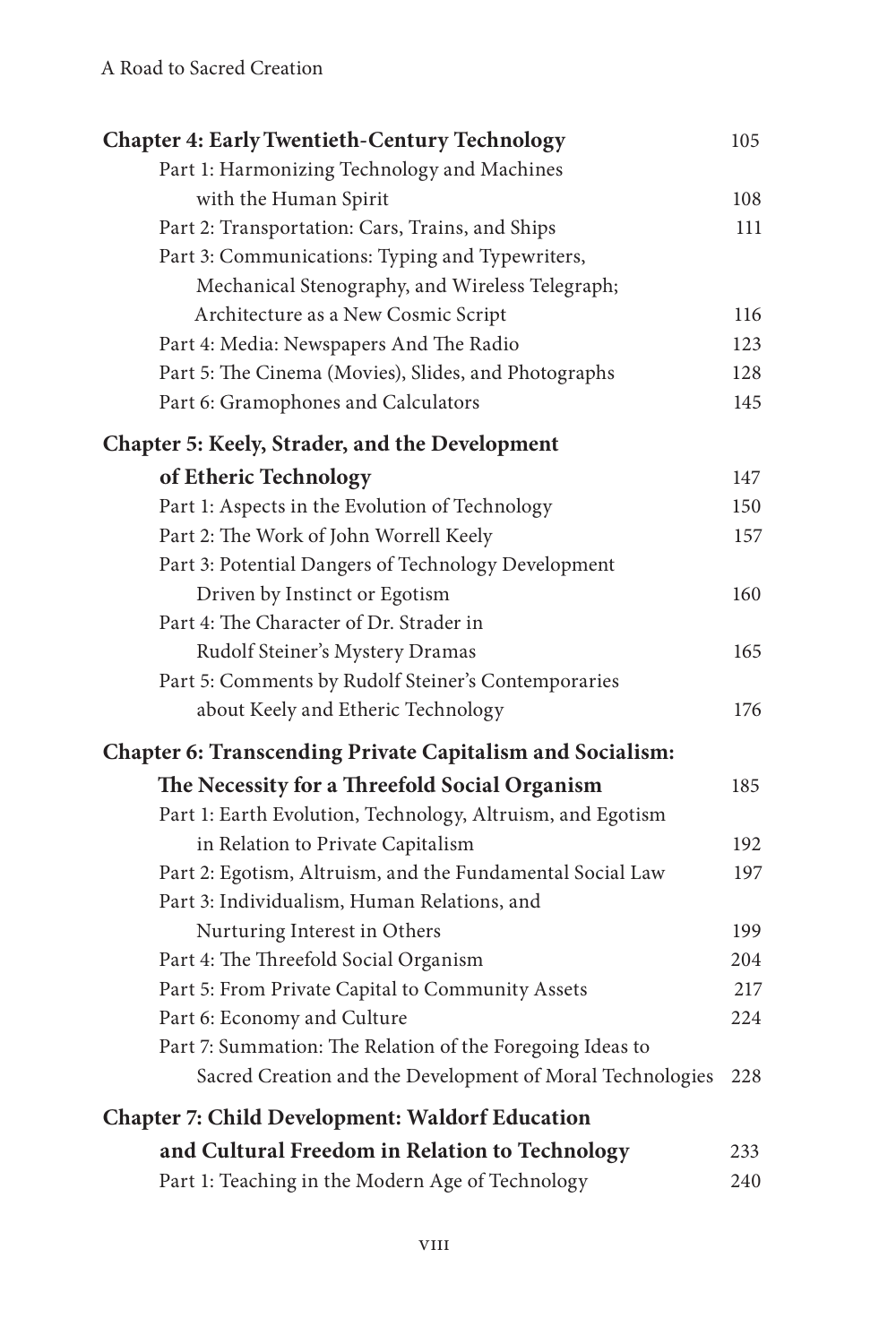| Part 2: Children as Spiritual Beings, Teaching as a Sacred Activity 242 |     |
|-------------------------------------------------------------------------|-----|
| Part 3: Freedom to Teach, Freedom to Learn                              | 247 |
| Part 4: Understanding the Nature of the Human Being, the Three          |     |
| Stages of Childhood, and Their Relation to Social Life                  | 251 |
| Part 5: From Birth to the Change of Teeth                               |     |
| around Seven Years of Age                                               | 256 |
| Part 6: Lower School, Grades 1-8: Art, Morality, Technology,            |     |
| Analysis and Synthesis, Practicality, Courage                           | 267 |
| Part 7: High School Years: Connecting All Knowledge to Practical        |     |
| Life, Making Sense of Life Evermore Pervaded by Technology              | 278 |
| Chapter 8: Ahriman's Pervasive Influence in the Age of                  |     |
| Modern Technology: How to Meet Its Challenge                            | 281 |
| Part 1: Characteristics and Influences of Ahriman and Lucifer           | 285 |
| Part 2: Comprehending and Meeting                                       |     |
| the Challenges of Ahriman and Lucifer                                   | 288 |
| Part 3: Lies and Temptations, Effects vs. Facts                         | 290 |
| Part 4: Ahriman and Lucifer as Collaborators, Opponents,                |     |
| and Alternating Powers                                                  | 295 |
| Part 5: Contrasting Influences of Ahriman and Lucifer in Art            | 301 |
| Part 6: The Incarnation of Ahriman:                                     |     |
| Preparations, Influences, and Trends                                    | 304 |
| Chapter 9: Thinking as a Spiritual Activity                             | 331 |
| Part 1: The Nature of Thinking                                          | 334 |
| Part 2: Inner Development and Higher Levels of Thinking                 | 357 |
| <b>Appendix A: Earth Evolution Illustrations</b>                        | 363 |
| Appendix B: Publishers Referenced in this Volume                        | 365 |
| <b>Primary Sources</b>                                                  | 365 |
| <b>Additional Sources</b>                                               | 366 |
| <b>Bibliography</b>                                                     | 368 |
| About the Editor                                                        | 375 |
|                                                                         |     |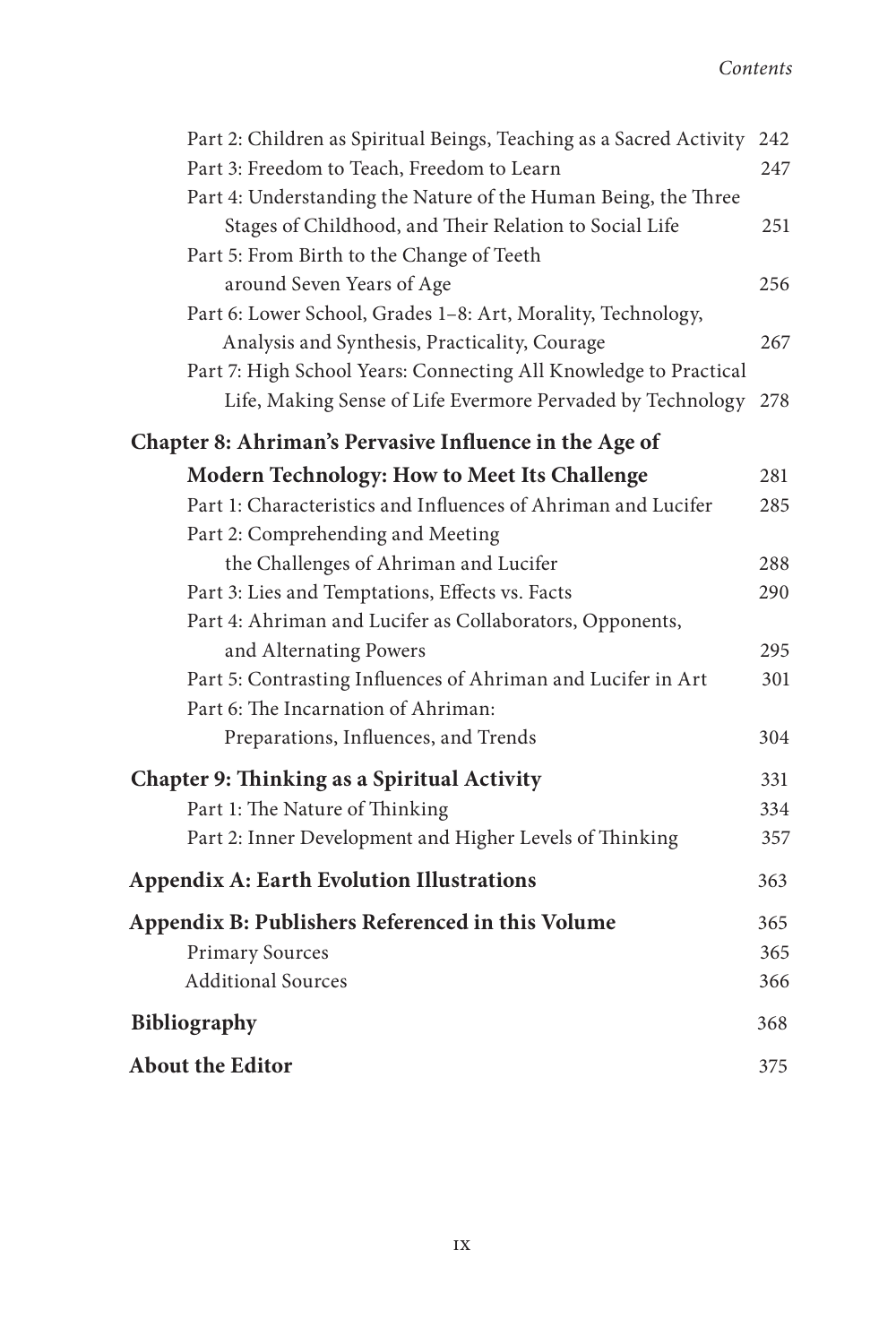## Foreword

## "Opening Secrets": Rudolf Steiner, Spiritual Science, and Technology

### *John Bloom*

Our digital devices perform miracles at the touch of a finger, or the sound of our voice, and right before our eyes—a technology of modern wonder. We are networked and connected and at the forefront of the increasing presence of artificial intelligence with its intention to replicate and even transcend human capacities, both physical and mental. The claims for the technological future are many and the pace of advancement almost breathtaking.

We no longer really know whether we are the subject or the object of technology; what we do know is that the pervasiveness of electronicbased technology has compromised privacy. In the world of commerce, identity has been coopted as a commodity and has clouded our deeper understanding of the importance and meaning of individuality. From a spiritual perspective, what is most deeply human, the evolution of self perhaps over multiple lifetimes, can be considered antithetical to a central tenet of transhumanism, that through technology we can exceed our biological limits. These views of the human being and human destiny can frame our relationship to digital technology.

The challenge is that we have arrived at this moment so quickly, and with such powerful intentions for making life more convenient, that we have rarely taken the time to reflect on some key fundamental assumptions: the physiological effects on human senses; inherent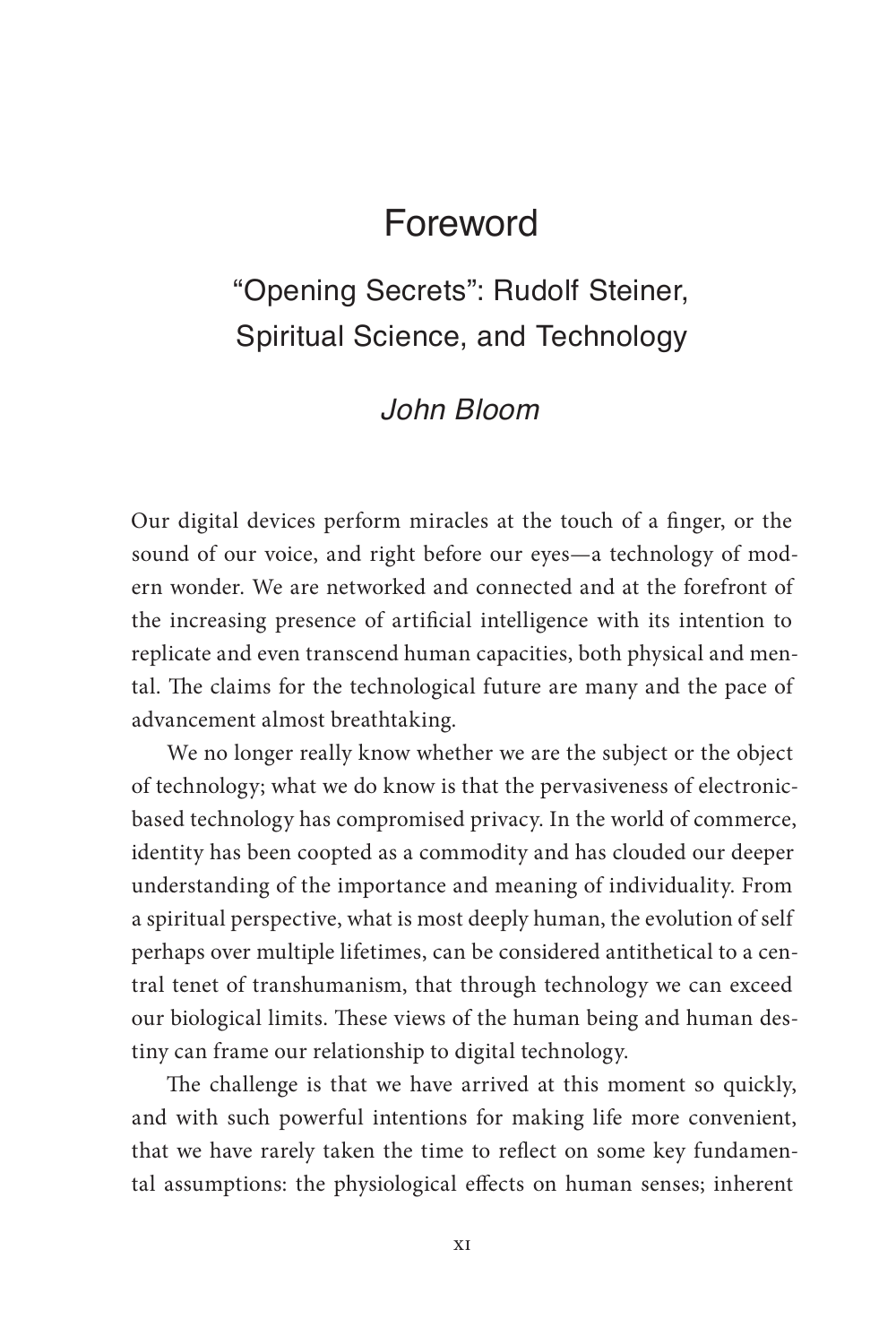biases migrated into programs and system design; the moral and ethical dimensions of user interface; and even more deeply, the unconscious forces working through electronic-based media. Research has raised really important questions, though the findings tend to be muffled by those who justify the manifest destiny of technology as a primary path forward in nearly all parts of life.

In this context, and with a concern for and interest in the deeper issues at work in and through electronic-based technology, an extensive review of Rudolf Steiner's thoughts on technology as offered in this compendium is essential. Rudolf Steiner was intensely interested in the issues of the modern industrial era. He was able to see what was emerging in nascent form, and from that to intuit many of the fundamental problems, challenges, and breakthroughs that we live with today and imagine for the future.

Rudolf Steiner's thinking and influence are deep and wide. The depth of his thinking extends from the macrocosm to the microcosm of physical and spiritual experience. Its scope includes the workings of the world and the self, and the ideal relationship between them. In the last 25 years of his life he elucidated countless secrets that surround and permeate our normal sense-based perceptions. His life's task was to liberate knowledge, to expand the bounds of modern Western materialist thinking, and to limn the spiritual world of cosmic thought. He lived the radical proposition that we modern individuals can know the spiritual world as we do the physical, if we develop the necessary faculties to do so. And he devoted his life to helping others cultivate those faculties through meditative disciplines and a methodology he called spiritual science so that they could better serve humanity and the spiritual world.

Rudolf Steiner concerned himself with and researched many aspects of life including sciences, education, agriculture, arts, medicine, economics, and the organization of civil society. And he helped apply this research in the practical development of Waldorf Education, Biodynamic agriculture, Eurythmy, Anthroposophical medicine, Associative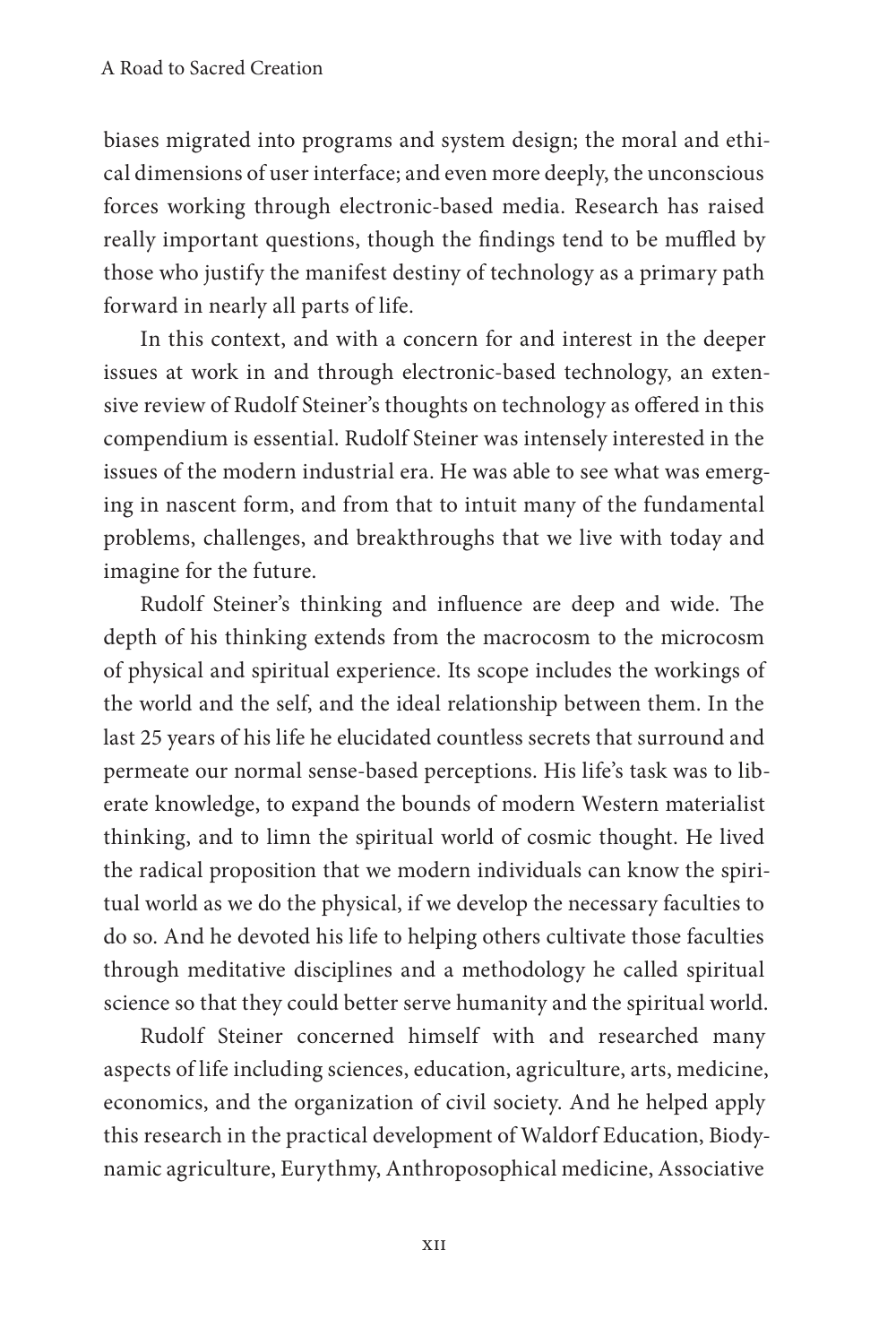Economics, Threefold Commonwealth, and more. Although electronicbased technologies are not generally associated with Steiner's work, he carefully considered elements of their spiritual character and consequences along with their potential social impact.

Rudolf Steiner was trained as a natural scientist at a highly regarded university in Vienna and received a doctorate in nineteenth century German phenomenology. Throughout his life he sustained a profound interest in the history of thought, the nature of human experience, the evolution of consciousness, and how they played out particularly in modern Western culture. His comprehensive study of the history of philosophy informed his insights into *how* we know. His study of science informed his insights into *what* we know. In bringing those insights into relationship with each other, Rudolf Steiner sought to develop a worldview that could integrate not only science and philosophy, but also art, social life, and spiritual reality.

Anthroposophy, a composite word that Rudolf Steiner formulated to name the spiritual scientific path he developed, means the wisdom of the human being. As articulated and practiced, Anthroposophy is an encompassing and exhaustive body of knowledge both philosophical and practical; and a disciplined contemplative path of knowledge that makes clear the integral and active working of the spiritual world in every detail of the material world.

Anthroposophy is a way to facilitate the integration of thinking with the natural world and the invisible forces infused within it. One can receive the intent of Anthroposophy as a living and metamorphic research project premised on an indication that knowledge is without limits and that resonance exists between and links the spiritual with the material.

In addition to the *what* and *how* of knowing, there are great whys. These kinds of questions the scientists typically left to the philosophers and theologians—at least until quantum physics ran into its materialist limits. In the modern West, science has been committed to physical,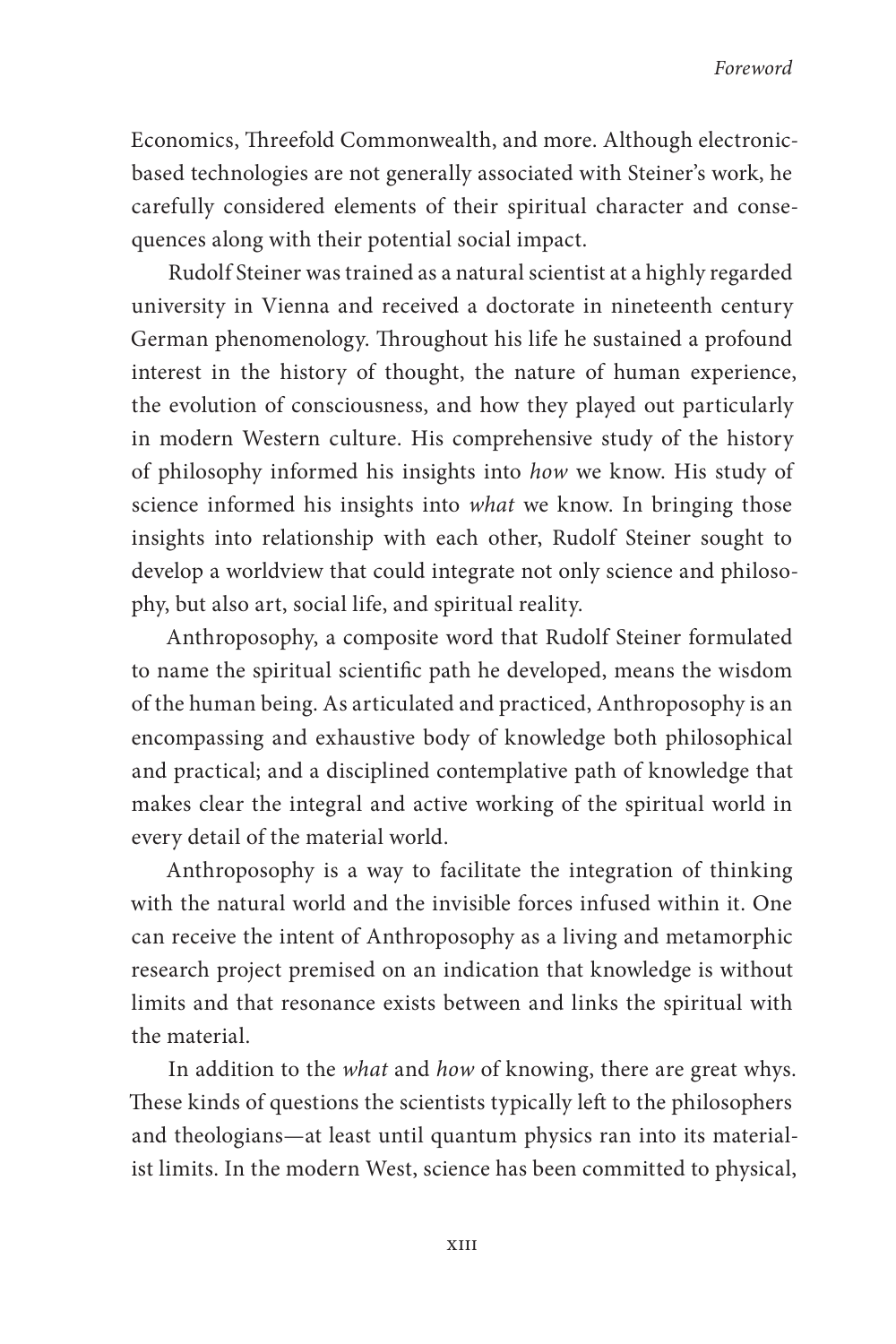evidence-based understanding, measuring, weighing, and objectifying. Materialist science presumed that the observer stood outside the system being observed and could therefore be objective about the object being observed. Quantum physics has shown that the observer participates in and affects the process, and thus even the nature of what is known. Even so, the objective observer and objectification itself persist as the basis of scientific belief.

Philosophy, on the other hand, is founded in human experience and the reflective capacity to provide perspective on that experience. Since Rudolf Steiner was interested in both science and philosophy, he naturally gravitated to the writings of J.W. von Goethe, the German scientist, artist, poet and playwright of the late eighteenth and early nineteenth centuries. In his twenties, Steiner served as editor of Goethe's voluminous natural scientific writings and Goethe's approach and findings became an essential and important and influence for him. Steiner understood Goethe from the inside, from the depths of Goethe's biography and artistic output to the profound insights of his scientific explorations. Goethe's work was driven by observation and cognized through his highly attuned intuition. To give one example, for Goethe, color was a bridge between science and art, between the origins of color in light and optics and its meaning as a language of soul in painting. Goethe understood science phenomenologically, as a confluence of observation, the observer and the observed—a precursor to quantum science. Goethe also understood that all "things" in nature are in constant metamorphosis, a view that is central to the theory of knowledge at the core of spiritual science.

This meditative and methodical way of knowing informs all of Rudolf Steiner's writings and lectures. Toward the end of World War I (1914—1918), Steiner recognized the tremendous need for healing and cultural renewal and was asked by practitioners to apply his anthroposophical esoteric research in service to those working in professional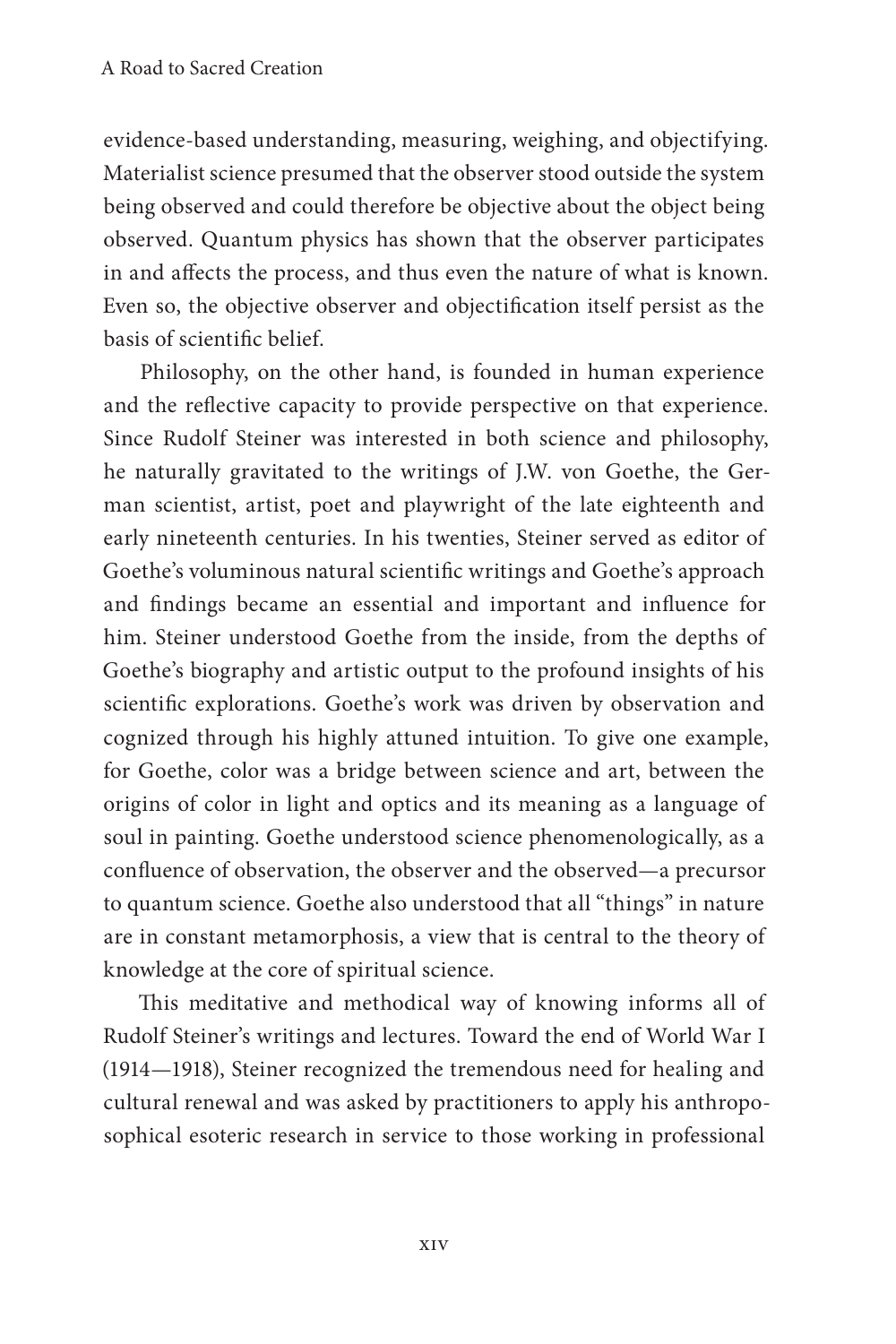fields, including education, agriculture, medicine and allied therapeutic fields, natural science, and the full range of arts.

His insights into human development, for example, were applied in the approach to education in the Waldorf school not only in the shape of the curriculum but also in how teachers were engaged in the process of self-transformation. This process of inner development would inspire each rising generation to know themselves as they came to know the world in order to be at home in it, and to be of service to humanity regardless of their chosen paths. In many ways, this profound connection between inner and outer knowledge, between the esoteric and the exoteric is central to the work of the farmer, the doctor, the artist, and in fact, to anyone. In the wisdom of the human (anthroposophy) lies a path to spiritual knowing. It is a path of insight that moves beyond the convention, even the paradigm, of materialist thinking that was so prevalent in and central to the industrial, machine-centered world of Steiner's time and remains elusively so in the current age of electronic technology.

One practical way to understand a connection between the material and the spiritual is to contemplate the following statement: Every manufactured object is materialized thought. On one hand, one could say that this is a bit absurd. On the other, how does such an object come into being? Someone has to have an idea of it. Such intelligence is spiritual; it has no physical substance. One could even ask: Where do ideas come from? We know that there are numerous chemical and physiological actions involved in the process of ideation. These can and have been measured to some degree. They are markers of process but provide no sense of what an actual thought might be. To describe and value thought as a neurological process is a conventional view, one with a bias toward physical and measurable reality—as if thought were manufactured. For the one with the thought, such a conventional bias is counter to the direct and real experience of the thought itself. Such a bias inherently relegates a path of knowledge that leads through thinking to ever-deepening and widening understanding of the spiritual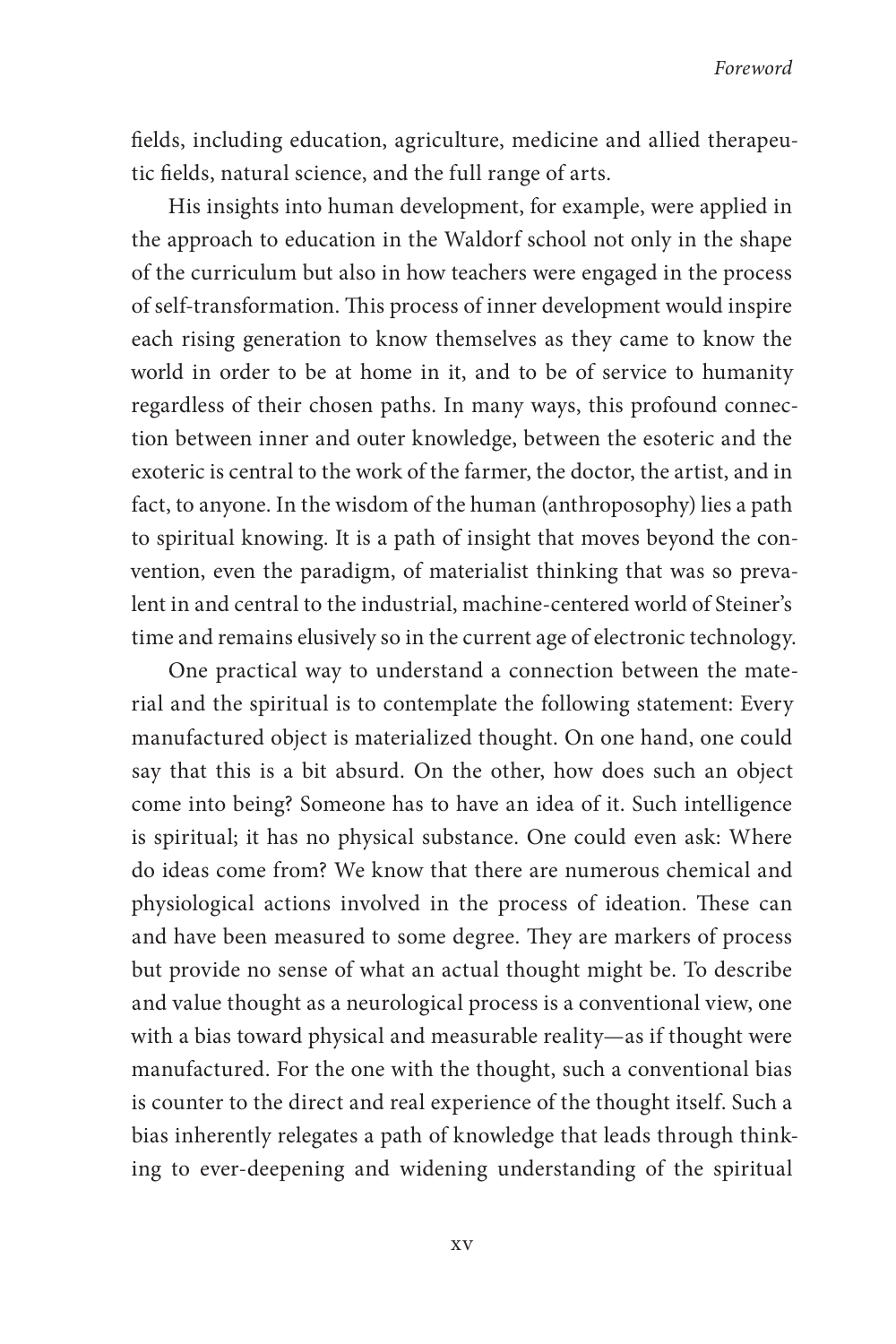world itself to a less regarded status, though such knowledge could help us see the reality of culture and the economy anew.

What we call ideas are in many ways the lowest hanging fruit of the spiritual world. To enter into that world beyond having ideas requires commitment, preparation, discipline, time, and guidance. Without the practice that these factors support, it is difficult to discern the meaning of and make judgments about what someone might say about the spiritual world. There is ample room for misunderstanding and manipulation of such knowledge. This is one of the reasons that Rudolf Steiner made it very clear that moral development is a necessary prerequisite for any working in spiritual development. It is also one of the reasons that he insisted that Anthroposophy is not a belief system as religions typically are. It is science. Much as is conventional science, it is a process of observation, hypothesis, testing, and reflection in ever-evolving stages. Contemplative experience and what emerges from that contemplation can serve as indicator and guide, a kind of moral compass.

Most of what we know of the world comes through our senses. Knowing about our knowing, however, comes from beyond such faculties—what Rudolf Steiner called the moral realm of imagination, inspiration, and intuition. Navigating in that world requires both the letting go of ordinary knowing and a discipline of being in a world in which no preconceived notion, language, or fixed memory—in short, no earthly knowledge—will serve.

It is also really important to understand that as you move through this compendium of Rudolf Steiner's thinking about the many dimensions of technology, conventional materialist thinking, or the degree to which our thinking has been conditioned to be materialistic, will be challenged. Within that challenge, consider that the expansiveness and comprehensive assumptions living within what Rudolf Steiner put forth constitute an opportunity to let his words speak without conditioned filters. In the end, you may return to your keyboard and continue